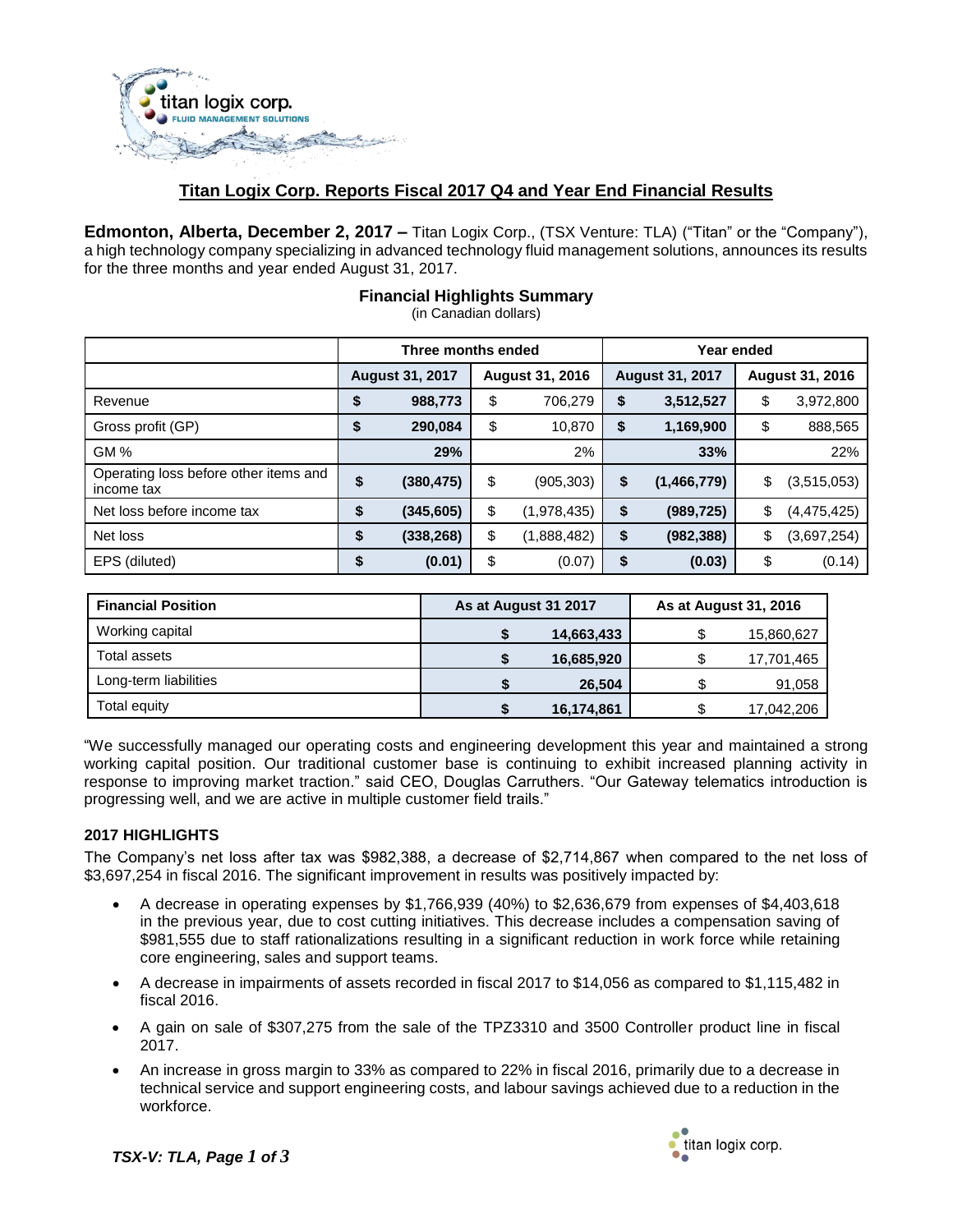For fiscal 2017 revenue declined by \$460,273 or 12% to \$3,512,527 as compared to \$3,972,800 for fiscal 2016. The year-over-year decrease in revenues and the continued weak sales in the current fiscal year can be attributed to continued weak demand for the GWR product line in the new tanker construction market both in Canada and the U.S. For the fourth quarter of fiscal 2017 revenue increased by 40% to \$988,773 as compared to \$706,279 in the comparative prior period in fiscal 2016. The increase in revenue during the quarter was largely as a result of an increase in TD80 retrofit sales in both geographic regions.

The operating loss before other items and income taxes was \$1,466,779 for fiscal 2017 as compared to an operating loss before other items and income taxes of \$3,515,053 in fiscal 2016. Due to cost reduction initiatives in the prior fiscal year, the decrease in the operating loss is primarily attributable to the reduction in total expenses, which decreased by \$1,766,939 year-over-year. This decrease in expenses combined with the reduction in production costs included in cost of sales and the resulting improvement in gross profit, accounted for the significant improvement in the operating loss. Despite these improvements in the cost structure, the Company incurred an operating loss, largely due to continued weaker demand for the Company's products and the resulting lower revenues.

The net loss after income taxes was \$982,388 in fiscal 2017 as compared to a net loss of \$3,697,254 in fiscal 2016. Net loss and comprehensive loss in fiscal 2017's fourth quarter was \$338,268 after tax, compared to an after tax net loss of \$1,888,482 reported for the fourth quarter of fiscal 2016. This significant reduction in the net loss is primarily due to the decrease in impairments of product development costs and property, plant and equipment.

The Company's unaudited interim condensed consolidated financial statements and the management's discussion and analysis ("MD&A") for the year ended August 31, 2017, are available on SEDAR at [www.sedar.com](http://www.sedar.com/) and the Company's website, [www.titanlogix.com.](http://www.titanlogix.com/)

# **Business Outlook**

The 2016-17 recovery of the market price of WTI Crude Oil from the 2014 extreme lows is resulting in some increase in U.S. and Canadian drilling activity as operators increase their drilling programs. However, the oil price collapse in 2014, stranded a significant backlog of new fully equipped tanker trucks and trailers on dealer lots. This backlog must be absorbed before the new tanker construction market will begin to recover. Titan is seeing a slight pickup in its customer's activity in reaction to the industry adjustment to stable commodity prices; however, there are no short-term expectations of significant improvements to revenues generated by a demand driven upswing in trailer construction. Titan continues to maintain its market share for level measurement and control devices in a significantly smaller crude oil tanker new construction market in the face of continuing low crude oil prices.

Titan's proprietary TD80/Finch II/RCM technologies continue to be widely accepted. Leveraging Titan's large install base and market share, the Company is focused on generating new revenue stream opportunities via existing tanker retrofit sales and by exploring new market alternatives for product sales in other than crude oil applications. Titan recently developed the Titan Gateway for mobile tankers, providing remote data communications from Titan's TD80, Finch II and AirWeigh products. Titan's Gateway increases marketplace opportunities by linking our widely respected legacy sensor technologies to the worldwide cloud/web. The Company's traditional market's interest in universal 'Internet of Things' solutions is driving both new and retrofit decisions. The new Gateway telematics introduction to the market is generating pilot trials and is expected to continue progressing well. The Company is also prospecting new opportunities in both the complimentary upstream and downstream storage tank markets.

Product development is progressing on Titan's next generation digital Guided Wave Radar product, the TD100, and market introduction is expected in fiscal 2018's third quarter. This digital renewal of the TD80 legacy is opening doors to improved reliability and expanded capabilities for the next generation of Titan customers.

# **About Titan Logix Corp.:**

Founded in 1979, Titan Logix Corp. ("Titan" or "the Company") is a developer, manufacturer and marketer of innovative fluid measurement and management solutions. The Company's products include Guided Wave Radar (GWR) gauges for level measurement and overfill prevention (particularly for use in mobile tanker applications), level gauges for storage tanks, and communication systems for remote alarming and control. Titan's products are mainly used in the upstream/midstream oil and gas industry. Secondary industries for its products include the aviation, waste fluid collection, and chemical industries.